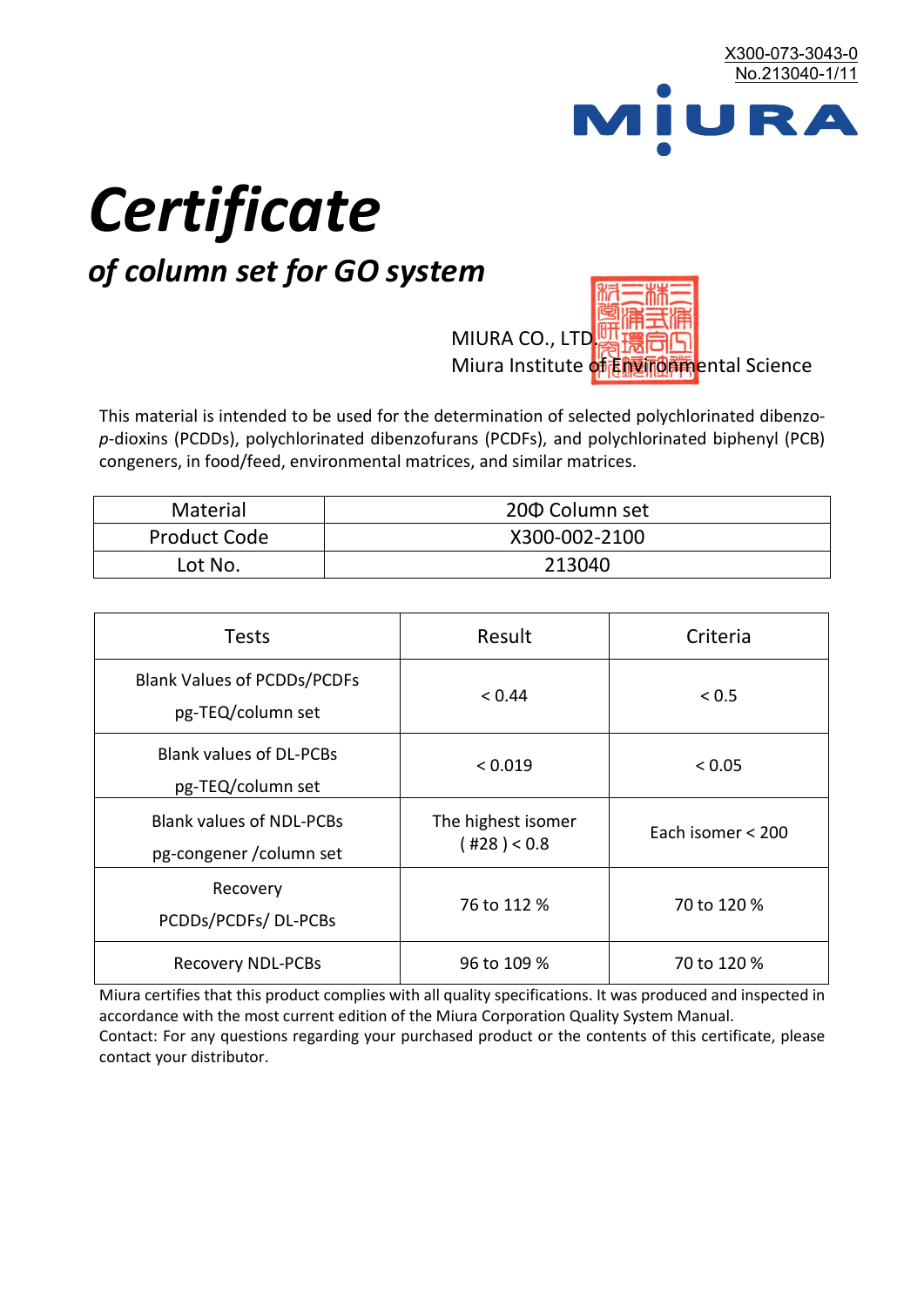### **DESCRIPTIONS**

**Lot Number:** The number mentioned on the labels on the column bag is the lot production number.

**Blank Level Values:** Blank level values, expressed as mass fractions (pg-TEQ per a column set), for selected PCB congeners, PCDD, and PCDF congeners are provided in Table 2. Blank level values are a reference value for which MIURA has the highest confidence in its accuracy, in that all known or suspected sources of bias have been investigated or taken into account (JIS K0311 or JIS K0312).

**Recovery Values (Sample):** Recovery values, expressed as percentages, are provided in Table 3 for selected mass labeled-PCB congeners, and selected mass labeled PCDD and PCDF congeners, based on selected mass labeled recovery standards added before GC-MS measurement. Recovery values meet EU regulations; however, the values meet the MIURA criteria for this certification, which are stricter than what is required by EU regulations.

#### **NOTICE AND WARNING TO USERS**

THE GO SYSTEM COLUMN SET IS INTENDED FOR DIOXIN ANALYTICAL USE ONLY, INCLUDING HAZARDOUS MATERIALS. BEFORE USE, READ THE SDS CAREFULLY; HANDLE PRODUCT AS A HAZARDOUS MATERIAL CAPABLE OF SKIN CORROSION AND/OR EYE DAMAGE.

#### **INSTRUCTIONS FOR STABILITY, STORAGE, AND USE**

**Stability and Storage:** The column set should be stored at room temperatures below 25 °C until use. It should not be frozen or exposed to sunlight or ultraviolet radiation. After removing from the bags, the contents should be used immediately, especially, because the concentration column (lower) "Alumina" can be deactivated under high-humidity. Storing of the removed column set is not recommended.

**Use:** If storing in a cold room or refrigerator, bring them to room temperature (let stand for approximately 30 min), remove water condensed on the surface of the bags. Carefully remove the bags to avoid damage of the column. Use the same lot number with one column set. For more information of column set refer to the operation manual.

#### **ANALYTICAL METHODS USED AT MIURA**

For preparation of blank test, several column sets chosen at random per lot production were allowed to reach ambient temperature; two types of the purification columns (upper: silver nitrate silica gel, and lower: sulfuric acid silica gel) were assembled, and 10 mL of n-hexane was added to wet the top of the column with the designated column cap and disposable syringe. Then, a known amount of internal standard solution (containing selected labeled PCB, PCDDs, and PCDFs congeners; as shown in Table 1) dissolved in 6 mL of n-hexane was added to the top of the column with disposable syringe, and the syringe was washed with 2 x 2 mL of n-hexane; the n-hexane was injected into the column again. Then, the purification columns assembled with the concentration columns (upper) and (lower) were set to the each system unit immediately. After two fractions (dioxin and PCB fractions) were obtained from each system unit, a known amount of the recovery standard solution was added to each concentration vessel. Finally, both fractions were concentrated using an evaporation system under nitrogen to 0.01 mL.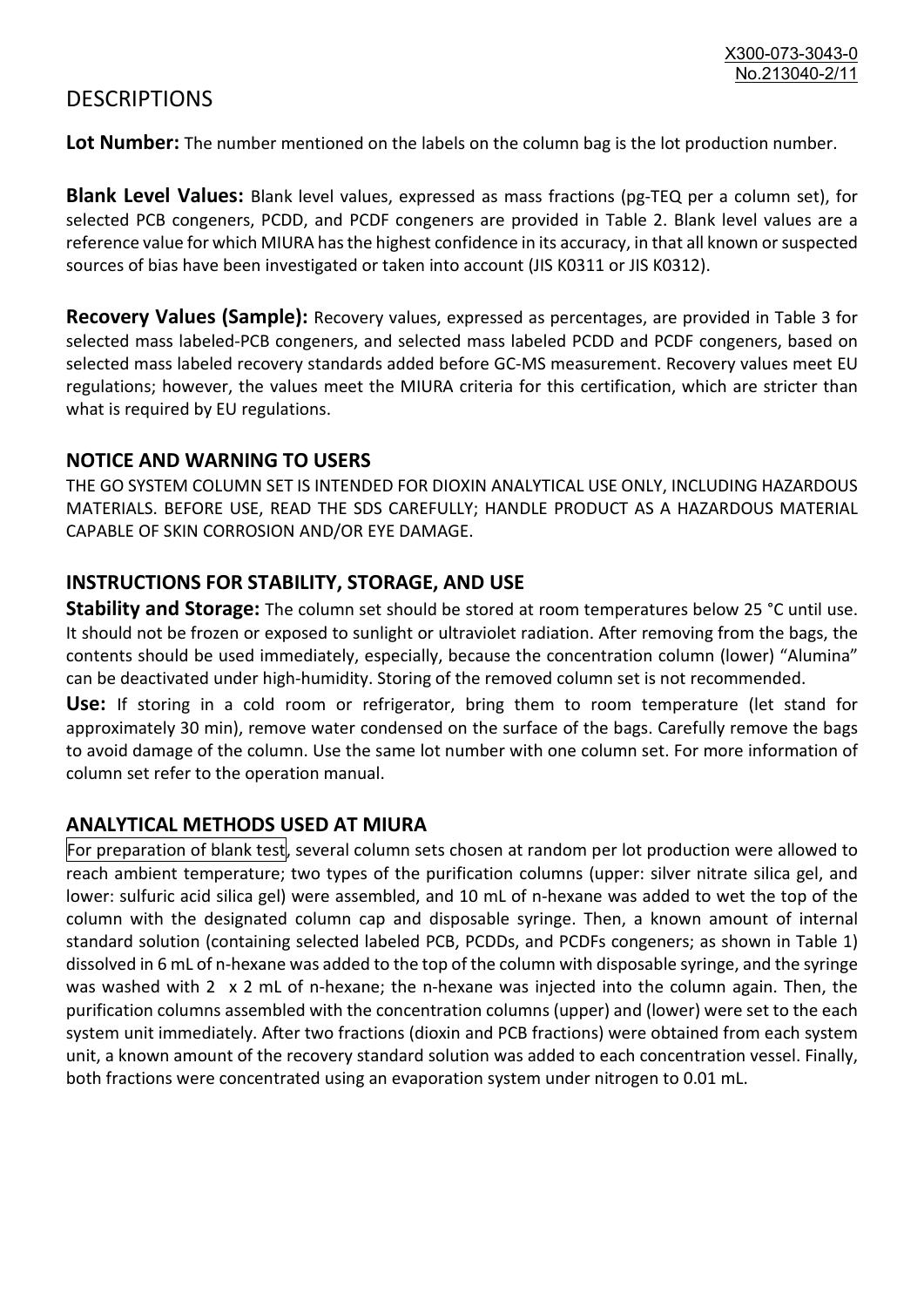X300-073-3043-0 No.213040-3/

| Compounds                          | Standard                      | Maker Code     | Maker                           | <b>Diluted</b><br>Concentration |
|------------------------------------|-------------------------------|----------------|---------------------------------|---------------------------------|
|                                    | Internal Standard             | DF-SS-A        |                                 | $10$ ng/mL<br>in decane         |
| PCDDs and PCDFs,<br><b>DL-PCBs</b> | <b>Internal Standard</b>      | DFP-LCS-B      | Wellington<br>Laboratories Inc. |                                 |
|                                    | Recovery (Surrogate) Standard | DF-IS-J        |                                 |                                 |
| <b>NDL-PCBs</b>                    | Internal Standard             | <b>MBP-28</b>  |                                 |                                 |
|                                    |                               | <b>MBP-52</b>  |                                 |                                 |
|                                    |                               | MBP-101        |                                 |                                 |
|                                    |                               | <b>MBP-138</b> |                                 |                                 |
|                                    |                               | MBP-153        |                                 |                                 |
|                                    | Recovery (Surrogate) Standard | <b>MBP-19</b>  |                                 |                                 |
|                                    |                               | <b>MBP-70</b>  |                                 |                                 |
|                                    |                               | MBP-111        |                                 |                                 |
|                                    |                               | MBP-162        |                                 |                                 |
|                                    |                               | <b>MBP-178</b> |                                 |                                 |

Table 1. Standard solutions used for recovery tests.

The concentrated dioxin fraction was analyzed using gas chromatography / high resolution mass spectrometry (GC/HRMS) operated in electron impact (EI) mode. A 0.25 mm ID × 60 m fused silica capillary (BPX-DXN, TRAJAN) was used. The concentrated PCB fraction was analyzed using GC/HRMS operated in EI mode. A 0.25 mm ID × 60 m fused silica capillary (HT8-PCB, TRAJAN) was used. All injections were 2 μL using a splitless inlet. The results, blank level values, are provided in Table 2. The chromatograms of each compounds are shown at page 6 and after. Furthermore, the dioxin and PCB fractions were analyzed using gas chromatography / low resolution mass spectrometry operated in total ion scan (m/z 50 to 500) mode, to confirm if interferences may affect determination of target compounds by GC/HRMS are included in the fractions, the chromatograms are not shown here.

For the recovery test (sample), The sunflower seed oil from Helianthus annuus (S5007-1L, Sigma Aldrich) was dissolved in 2 mL of n-hexane. A known amount of the internal standard solution was added to the flask, mixed, and allowed to equilibrate. First, several column sets chosen at random per lot production were allowed to reach ambient temperature; the purification columns (upper) and (lower) were assembled. 10 mL of n-hexane was added to wet the top of the column with the designated column cap and disposable syringe. Then, the sample with the internal standard was injected into the top of the column with the disposable syringe, and the syringe was washed with 2 x 2 mL of n-hexane; the n-hexane was injected into the column again. The purification column was assembled with the concentration column (upper) and (lower), and set to the each system unit immediately. After obtaining two fractions from the system unit, the dioxin and PCB fractions were concentrated using an evaporation system under nitrogen to approximately 0.01 mL. After the addition of a known amount of recovery standard solution, the both fractions were concentrated to 0.02 mL; then dioxin and PCB in each fractions were analyzed using GC/HRMS as mentioned above test. The inspection results is displayed in Table 3.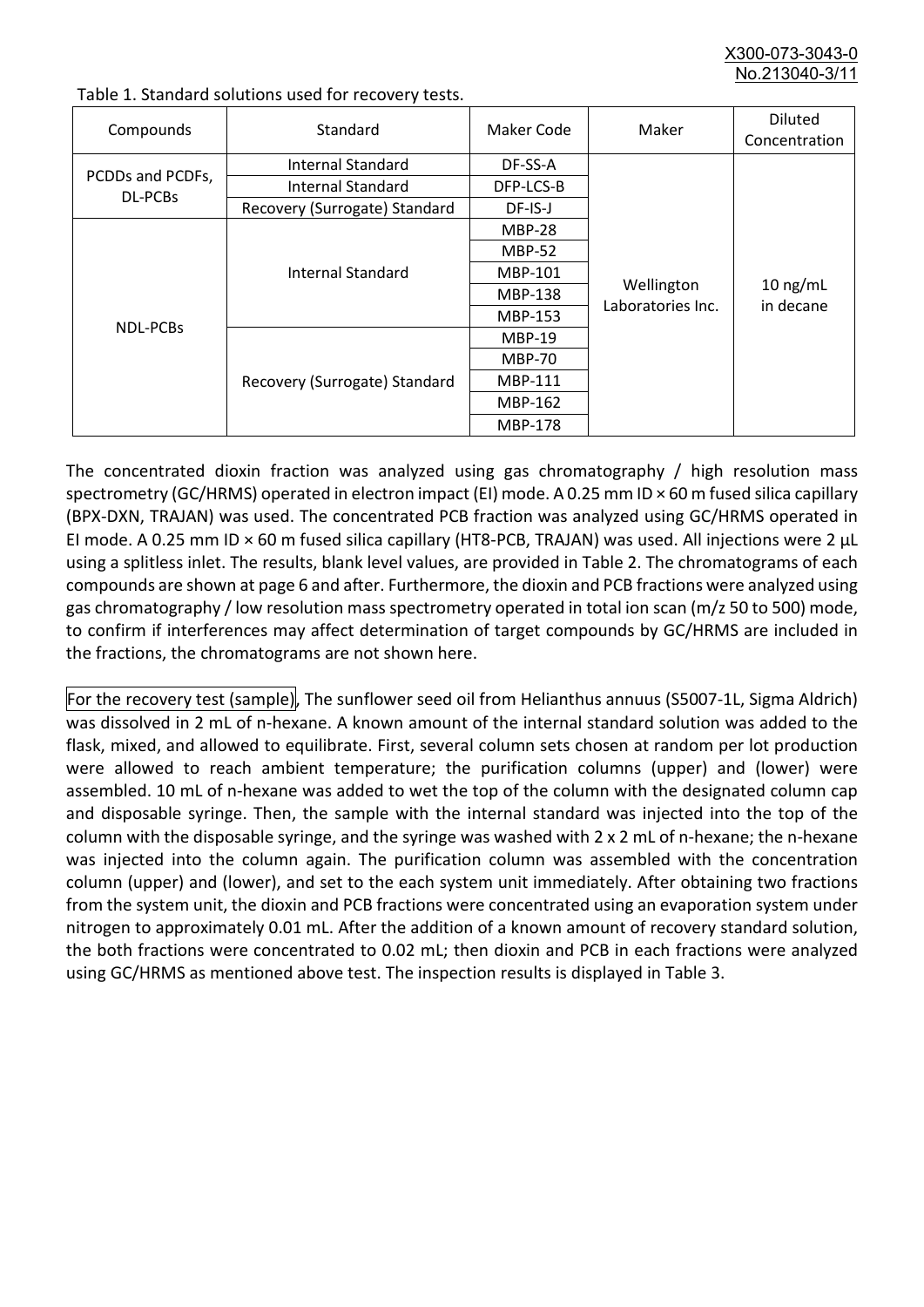X300-073-3043-0 No.213040-4/11

|  | Table 2 Blank levels of dioxins (PCDDs/PCDFs and DL-PCBs) and NDL-PCBs per column set. |
|--|----------------------------------------------------------------------------------------|
|--|----------------------------------------------------------------------------------------|

| able 2 Dialin levels of dioxins (I CDDs) FCDTs and DET CDs) and NDET CDs per column sett.<br>Congener | Concentration | <b>LOQ</b> | <b>LOD</b> | $S/N=3$   | TEQ*      |
|-------------------------------------------------------------------------------------------------------|---------------|------------|------------|-----------|-----------|
|                                                                                                       | pg/column     | pg/column  | pg/column  | pg/column | pg/column |
| 2,3,7,8-TeCDD                                                                                         | <b>ND</b>     | 0.29       | 0.09       | 0.05      | 0.09      |
| 1,2,3,7,8-PeCDD                                                                                       | <b>ND</b>     | 0.30       | 0.09       | 0.04      | 0.09      |
| 1,2,3,4,7,8-HxCDD                                                                                     | <b>ND</b>     | 0.8        | 0.2        | 0.2       | 0.02      |
| 1,2,3,6,7,8-HxCDD                                                                                     | <b>ND</b>     | 0.7        | 0.2        | 0.2       | 0.02      |
| 1,2,3,7,8,9-HxCDD                                                                                     | <b>ND</b>     | 0.8        | 0.2        | 0.2       | 0.02      |
| 1,2,3,4,6,7,8-HpCDD                                                                                   | <b>ND</b>     | 1.3        | 0.4        | 0.02      | 0.004     |
| <b>OCDD</b>                                                                                           | <b>ND</b>     | 1.9        | 0.6        | 0.05      | 0.00018   |
| 2,3,7,8-TeCDF                                                                                         | <b>ND</b>     | 0.9        | 0.3        | 0.07      | 0.03      |
| 1,2,3,7,8-PeCDF                                                                                       | <b>ND</b>     | 0.8        | 0.2        | 0.07      | 0.006     |
| 2,3,4,7,8-PeCDF                                                                                       | <b>ND</b>     | 0.5        | 0.2        | 0.07      | 0.06      |
| 1,2,3,4,7,8-HxCDF                                                                                     | <b>ND</b>     | 0.6        | 0.2        | 0.03      | 0.02      |
| 1,2,3,6,7,8-HxCDF                                                                                     | <b>ND</b>     | 0.9        | 0.3        | 0.03      | 0.03      |
| 1,2,3,7,8,9-HxCDF                                                                                     | <b>ND</b>     | 0.6        | 0.2        | 0.04      | 0.02      |
| 2,3,4,6,7,8-HxCDF                                                                                     | <b>ND</b>     | 0.6        | 0.2        | 0.03      | 0.02      |
| 1,2,3,4,6,7,8-HpCDF                                                                                   | <b>ND</b>     | 1.0        | 0.3        | 0.03      | 0.003     |
| 1,2,3,4,7,8,9-HpCDF                                                                                   | <b>ND</b>     | 1.1        | 0.3        | 0.04      | 0.003     |
| <b>OCDF</b>                                                                                           | <b>ND</b>     | 2.0        | 0.6        | 0.04      | 0.00018   |
| #81 (3,4,4',5-TeCB)                                                                                   | <b>ND</b>     | 0.7        | 0.2        | 0.02      | 0.00006   |
| #77 (3,3',4,4'-TeCB)                                                                                  | <b>ND</b>     | 1.5        | 0.5        | 0.03      | 0.00005   |
| #126 (3,3',4,4',5-PeCB)                                                                               | <b>ND</b>     | 0.4        | 0.1        | 0.09      | 0.01      |
| #169 (3,3',4,4',5,5'-HxCB)                                                                            | <b>ND</b>     | 0.9        | 0.3        | 0.04      | 0.009     |
| #123 (2',3,4,4',5-PeCB)                                                                               | <b>ND</b>     | 0.4        | 0.1        | 0.06      | 0.000003  |
| #118 (2,3',4,4',5-PeCB)                                                                               | <b>ND</b>     | 0.7        | 0.2        | 0.06      | 0.000006  |
| #105 (2,3,3',4,4'-PeCB)                                                                               | <b>ND</b>     | 0.4        | 0.1        | 0.06      | 0.000003  |
| #114 (2,3,4,4',5-PeCB)                                                                                | <b>ND</b>     | 0.6        | 0.2        | 0.05      | 0.000006  |
| #167 (2,3',4,4',5,5'-HxCB)                                                                            | <b>ND</b>     | 0.4        | 0.1        | 0.05      | 0.000003  |
| #156 (2,3,3',4,4',5-HxCB)                                                                             | <b>ND</b>     | 0.5        | 0.1        | 0.05      | 0.000003  |
| #157 (2,3,3',4,4',5'-HxCB)                                                                            | <b>ND</b>     | 0.6        | 0.2        | 0.05      | 0.000006  |
| #189 (2,3,3',4,4',5,5'-HpCB)                                                                          | <b>ND</b>     | 0.4        | 0.1        | 0.05      | 0.000003  |
| #28 (2,4,4'-TrCB)                                                                                     | 0.8           | 0.4        | 0.1        | 0.06      |           |
| #52 (2,2',5,5'-TeCB)                                                                                  | 0.4           | 0.3        | 0.1        | 0.08      |           |
| #101 (2,2',4,5,5'-PeCB)                                                                               | (0.1)         | 0.4        | 0.1        | 0.06      |           |
| #138 (2,2',3,4,4',5'-HxCB)                                                                            | <b>ND</b>     | 0.6        | 0.2        | 0.05      |           |
| #153 (2,2',4,4',5,5'-HxCB)                                                                            | <b>ND</b>     | 1.1        | 0.3        | 0.05      |           |
| #180 (2,2',3,4,4',5,5'-HpCB)                                                                          | <b>ND</b>     | 0.6        | 0.2        | 0.06      |           |

\* TEQ: Toxicity Equivalents (are applied WHO-TEF(2006))

- 1. The figures in the parentheses in the concentration of actual measurement denote the concentration of the LOD or more and less than the LOQ.
- 2. ND in the concentration of actual measurement denotes less than the LOD.
- 3. TEQ are calculated with an actual measurement which is the concentration of the LOQ or more, and an actual measurement which is the concentration of the LOD or more and less than the LOQ, respectively. For values less than the LOD, TEQ are calculated with the LOD.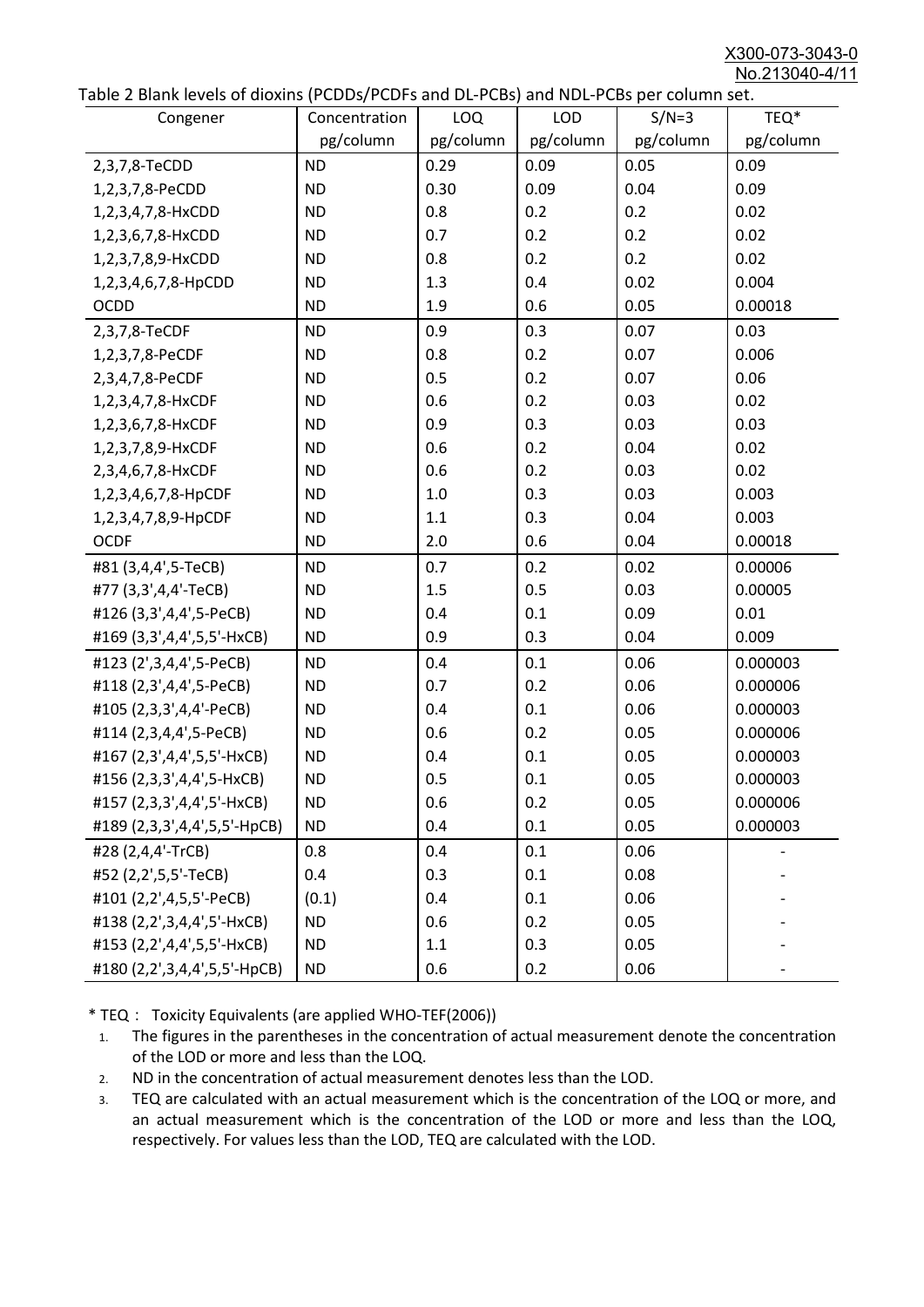| יכ אומג<br>Congener          | <b>INCLOSUTION</b> OF REPORT THE THEIR STRINGER<br>Sample |
|------------------------------|-----------------------------------------------------------|
| 2,3,7,8-TeCDD                | 76 %                                                      |
| 1,2,3,7,8-PeCDD              | 86 %                                                      |
| 1,2,3,4,7,8-HxCDD            | 86%                                                       |
| 1,2,3,6,7,8-HxCDD            | 91%                                                       |
| 1,2,3,7,8,9-HxCDD            | 85 %                                                      |
| 1,2,3,4,6,7,8-HpCDD          | 91%                                                       |
| <b>OCDD</b>                  | 86%                                                       |
| 2,3,7,8-TeCDF                | 84 %                                                      |
| 1,2,3,7,8-PeCDF              | 82%                                                       |
| 2,3,4,7,8-PeCDF              | 85%                                                       |
| 1,2,3,4,7,8-HxCDF            | 89%                                                       |
| 1,2,3,6,7,8-HxCDF            | 90%                                                       |
| 1,2,3,7,8,9-HxCDF            | 94 %                                                      |
| 2,3,4,6,7,8-HxCDF            | 90%                                                       |
| 1,2,3,4,6,7,8-HpCDF          | 89%                                                       |
| 1,2,3,4,7,8,9-HpCDF          | 90%                                                       |
| <b>OCDF</b>                  | 88%                                                       |
| #81 (3,4,4',5-TeCB)          | 82%                                                       |
| #77 (3,3',4,4'-TeCB)         | 80%                                                       |
| #126 (3,3',4,4',5-PeCB)      | 88%                                                       |
| #169 (3,3',4,4',5,5'-HxCB)   | 85%                                                       |
| #123 (2', 3, 4, 4', 5-PeCB)  | 95 %                                                      |
| #118 (2,3',4,4',5-PeCB)      | 89%                                                       |
| #105 (2,3,3',4,4'-PeCB)      | 99%                                                       |
| #114 (2,3,4,4',5-PeCB)       | 108 %                                                     |
| #167 (2,3',4,4',5,5'-HxCB)   | 94 %                                                      |
| #156 (2,3,3',4,4',5-HxCB)    | 94 %                                                      |
| #157 (2,3,3',4,4',5'-HxCB)   | 92 %                                                      |
| #189 (2,3,3',4,4',5,5'-HpCB) | 112 %                                                     |
| #28 (2,4,4'-TrCB)            | 107 %                                                     |
| #52 (2,2',5,5'-TeCB)         | 102 %                                                     |
| #101 (2,2',4,5,5'-PeCB)      | 106 %                                                     |
| #138 (2,2',3,4,4',5'-HxCB)   | 103 %                                                     |
| #153 (2,2',4,4',5,5'-HxCB)   | 96 %                                                      |
| #180 (2,2',3,4,4',5,5'-HpCB) | 109 %                                                     |

Table 3. Recoveries of labeled internal standards.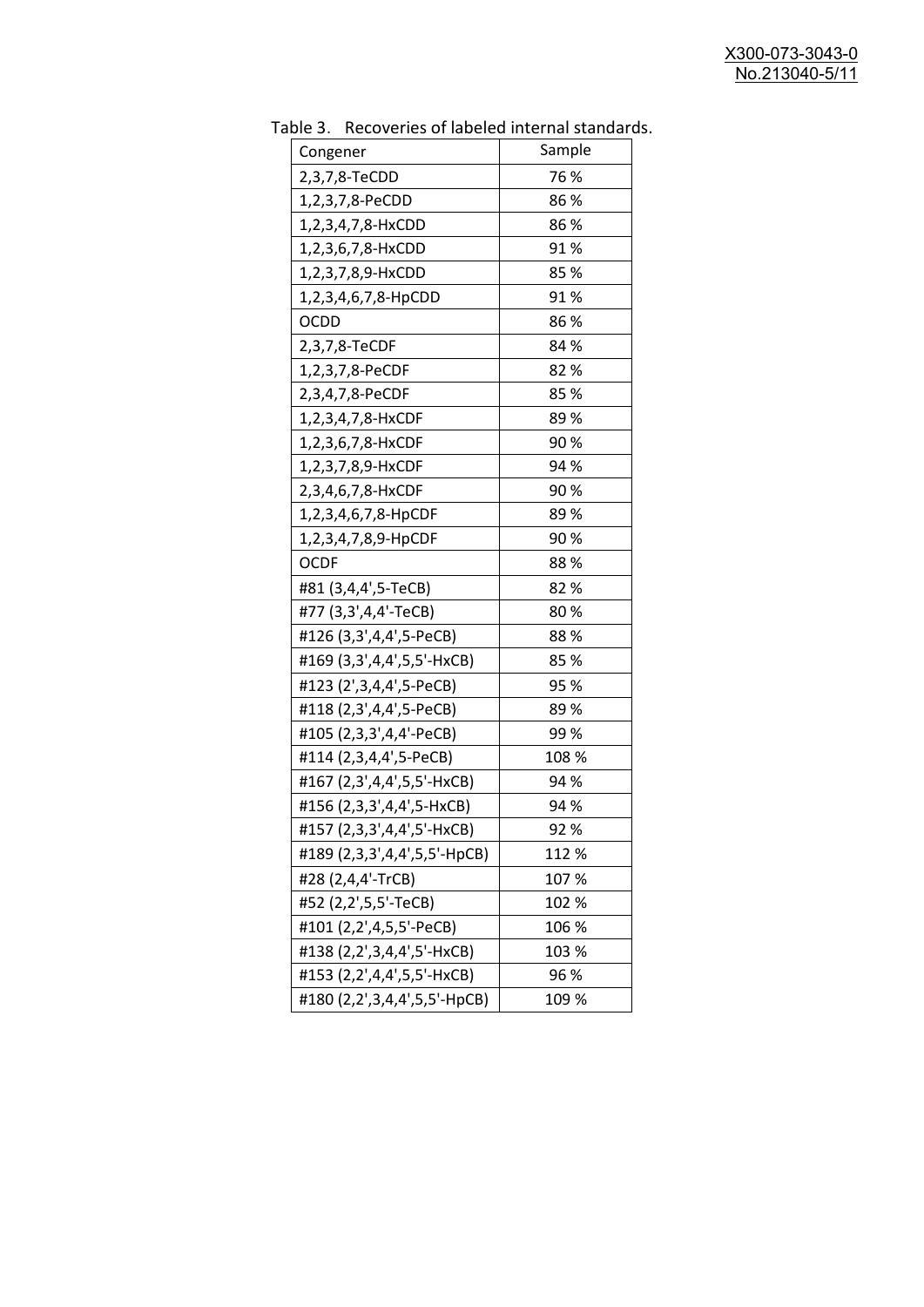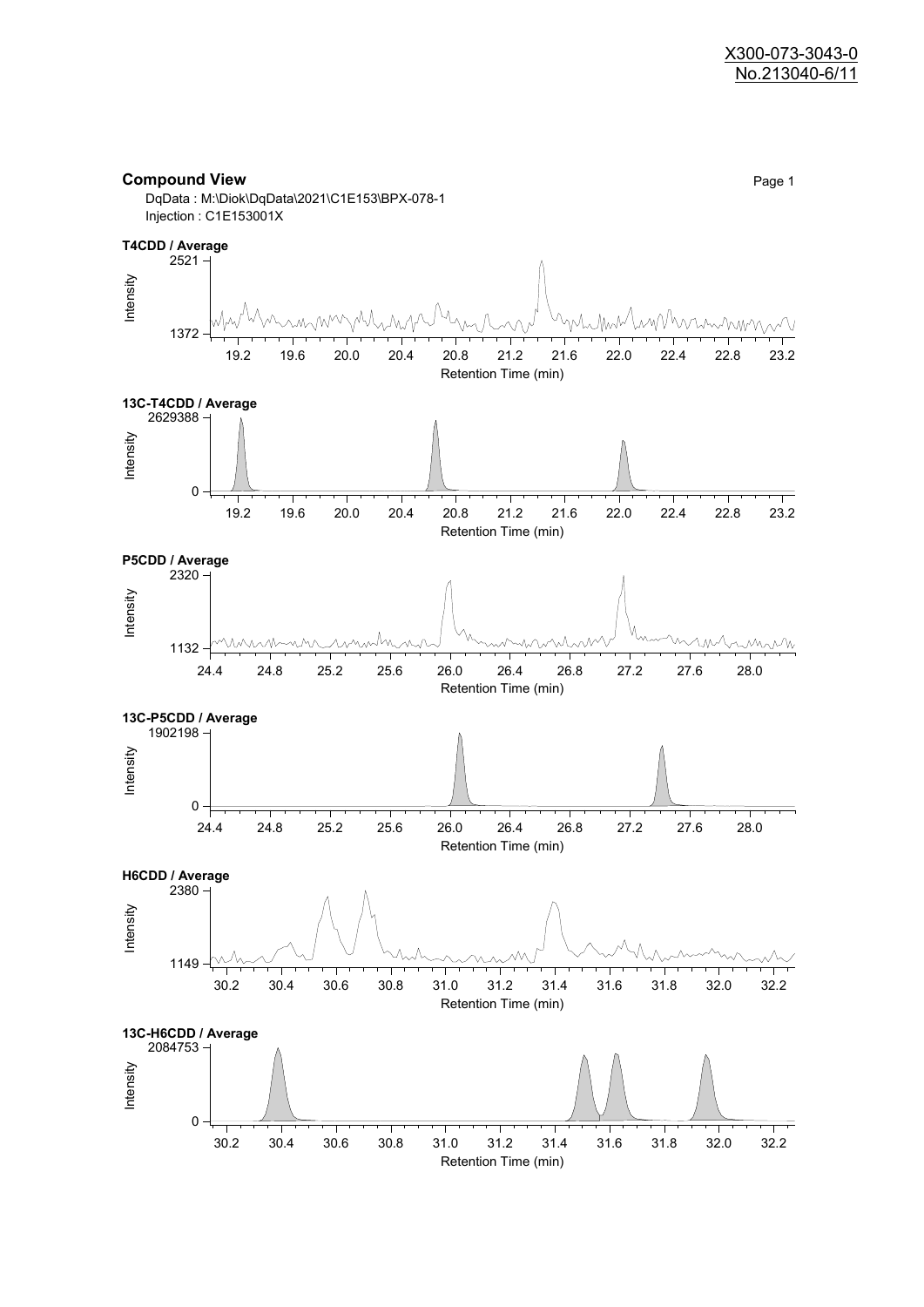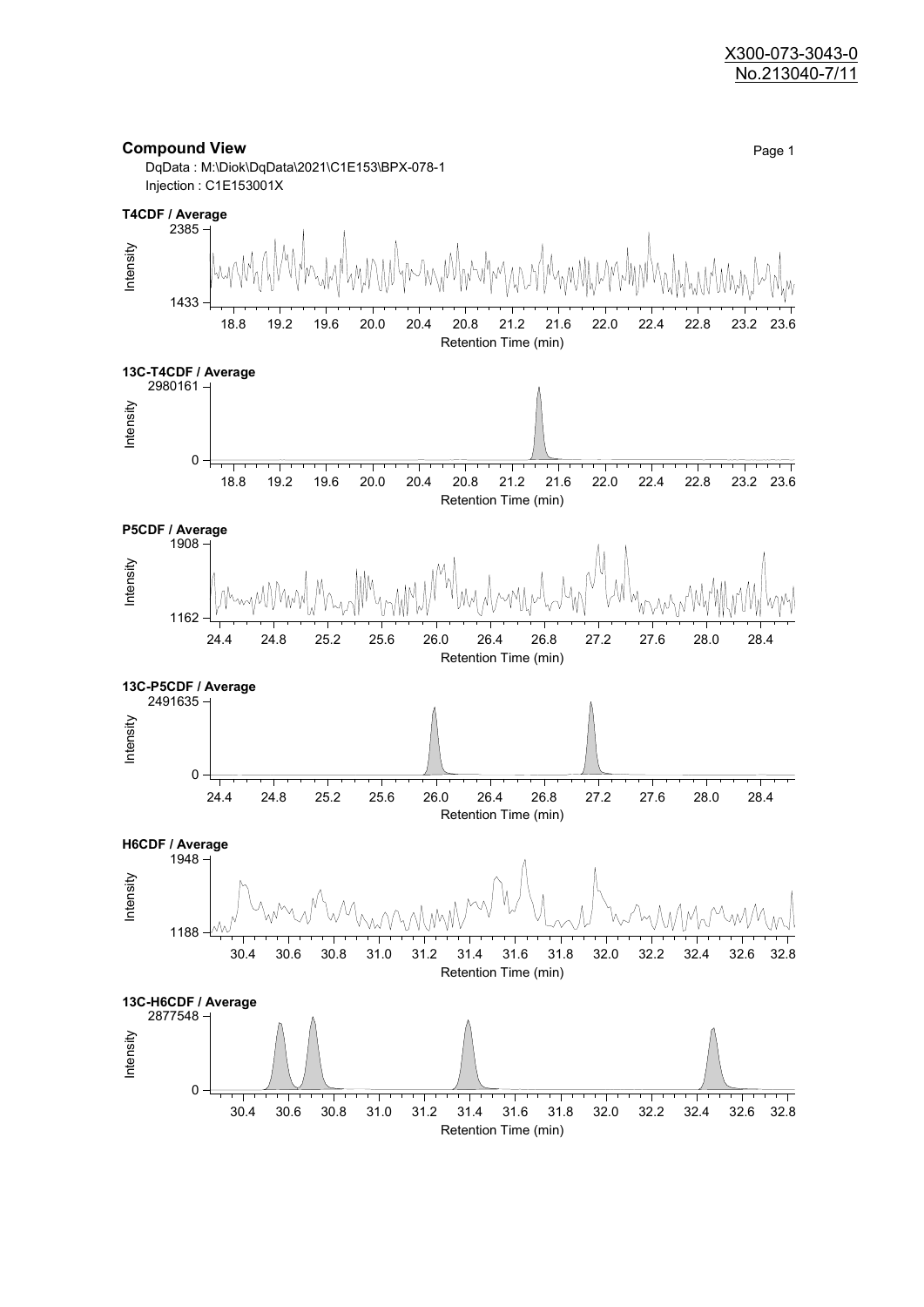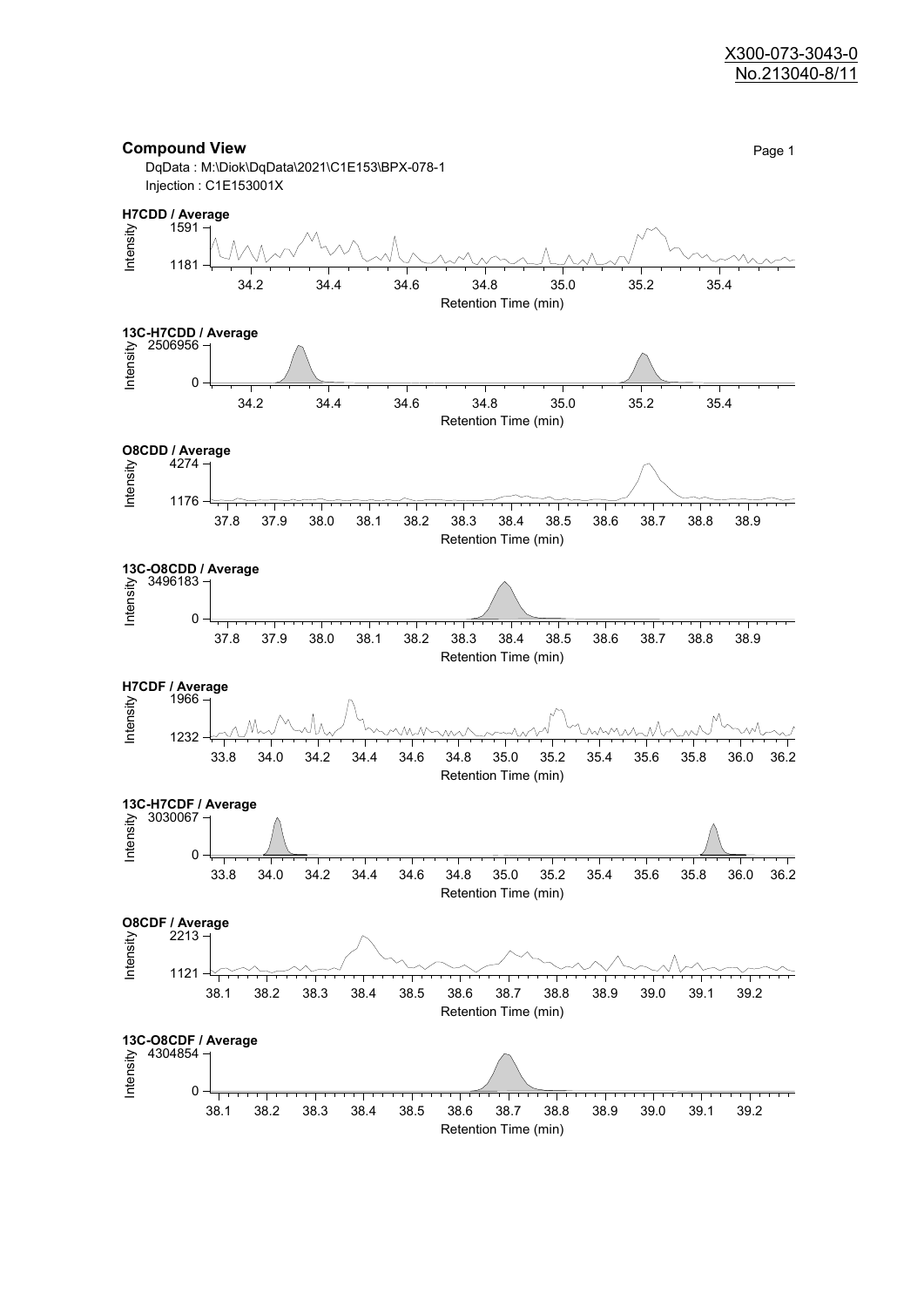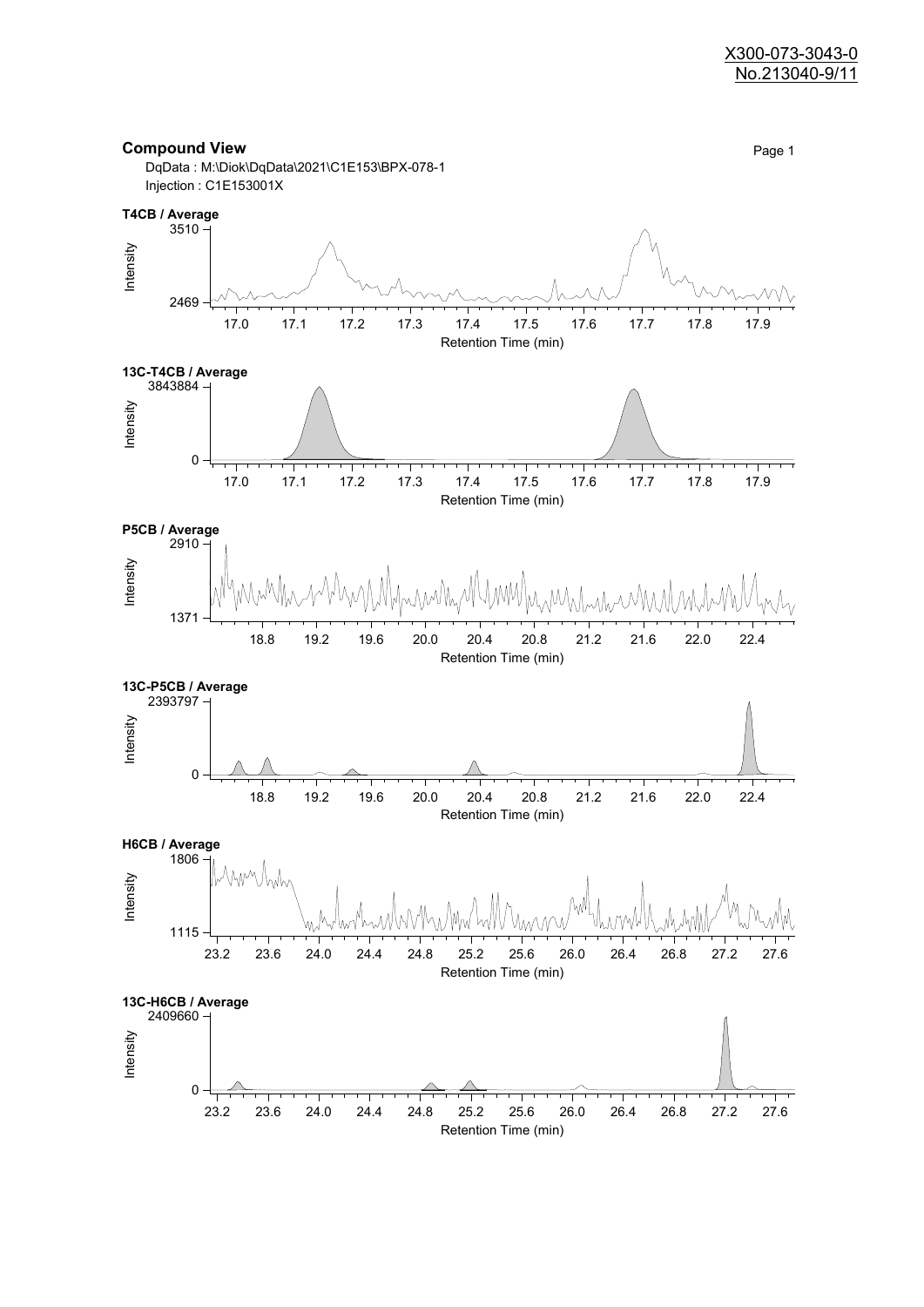

Retention Time (min)